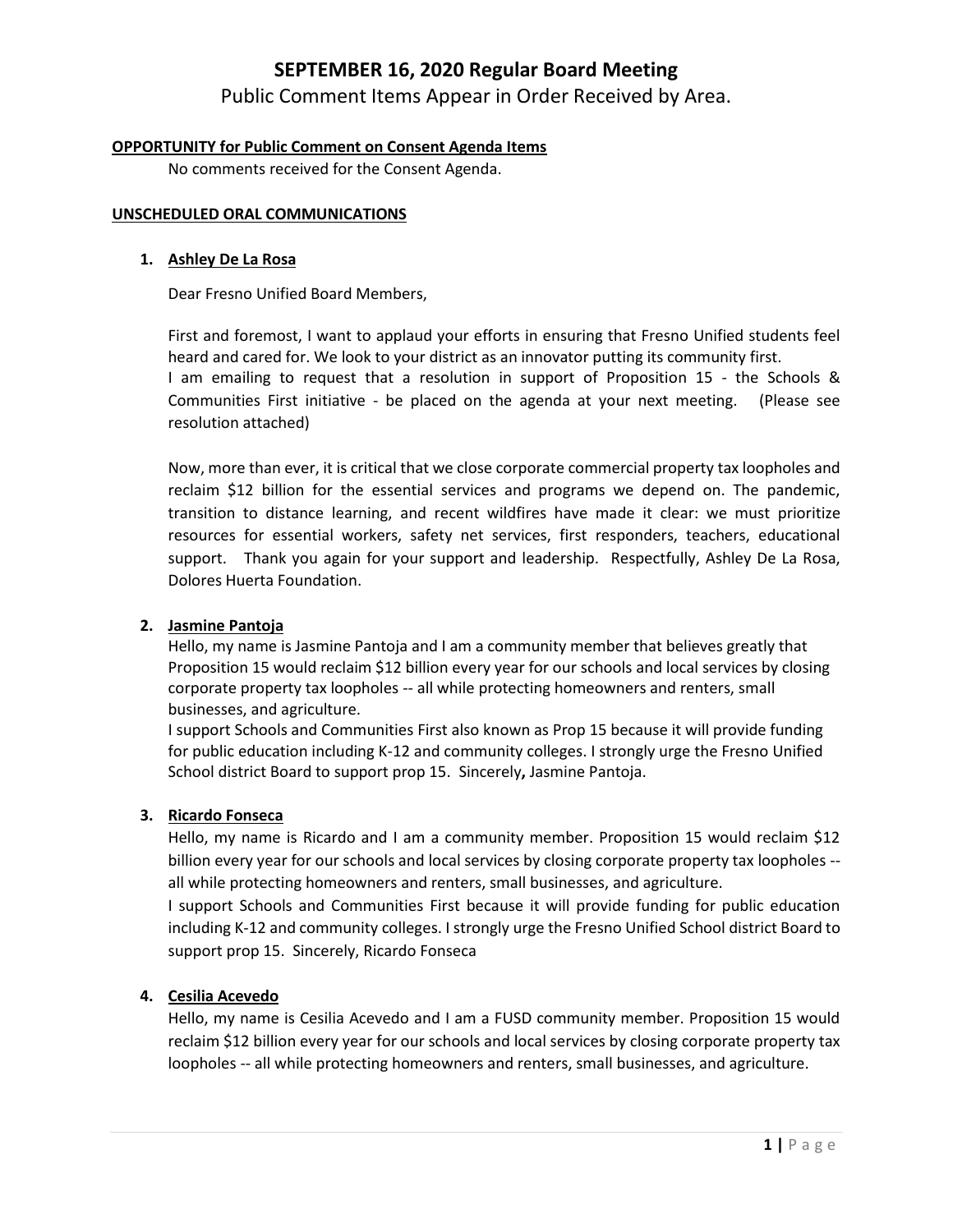# **SEPTEMBER 16, 2020 Regular Board Meeting** Public Comment Items Appear in Order Received by Area.

I support Schools and Communities First because it will provide funding for public education including K-12 and community colleges. I strongly urge the Fresno Unified School district Board to support prop 15. Sincerely, Cesilia Acevedo.

### **5. Virginia Basurto**

Hello, my name Virginia Basurto and I am a community member. Proposition 15 would reclaim \$12 billion every year for our schools and local services by closing corporate property tax loopholes -- all while protecting homeowners and renters, small businesses, and agriculture. I support Schools and Communities First because it will provide funding for public education including K-12 and community colleges. I strongly urge the Fresno Unified School district Board to support prop 15. Thank you for your time and consideration. Virginia Basurto.

### **6. Pam Whalin – Voicemail Transcribed**

Hi, yes, my name is Pam Whalan and I live on 4773N. Arthur. I am in the Fresno School District. My grandson goes to Wilson and I'm calling you to urge you to support Proposition 15, it would bring really desperately needed money into our Fresno Unified School District and uh you know we have to you know fight to get those resources for our students here in uh Fresno. So, please I urge you to support, uh to pass a resolution supporting Proposition 15, so we can get more money for our kids. Thank you, bye.

### **7. Cecilia Castro**

Dear Board Members of the Fresno Unified School District,

My name is Cecilia Castro and I am the Deputy Director of the Dolores Huerta Foundation (DHF). The DHF works with parents and youth from across the Central Valley including those from Fresno Unified. In fact, our youth have come before the board several times during the LCAP budgeting process to advocate for additional support services to impact and increase academic success. Now more than ever, it is crucial that FUSD supports the Schools and Communities First Proposition 15 Resolution. This proposition that will be on the California Ballot this 2020 election, will generate \$51 million dollars for Fresno Unified annually. Prop 15 does not hurt small businesses that are valued at less than 3 million dollars. Instead it makes corporations pay their fair share of property taxes and generates funding for our schools and communities that desperately need it. I urge the board to consider adopting this resolution that will greatly benefit the students, teachers, and families of FUSD.

### **8. Dolores Huerta**

Proposition 15 will bring in badly needed funds for our schools and communities by making the large industrial corporations pay their fair share of property taxes. Unlike their false adds, this will not affect homeowners or small businesses that make \$3 million a year in revenues. Agricultural lands are also exempt. Please vote "Yes" to support this resolution. Dolores Huerta, President of the Dolores Huerta Foundation.